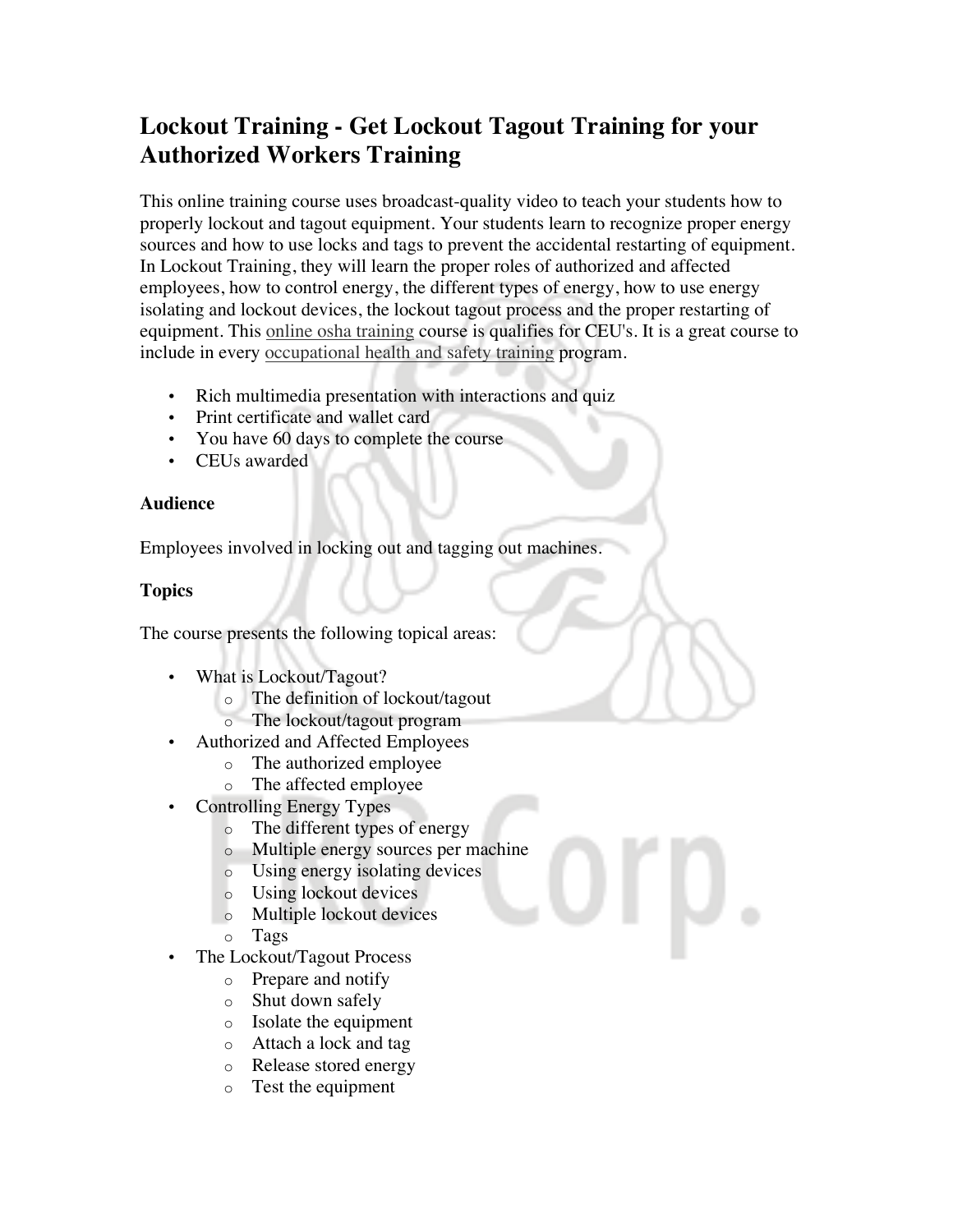- Special Cases
	- o Multiple shifts
	- o Contractors
	- o Multiple locks
- **Startup Process** 
	- o Prepare for startup
	- o Remove locks and tags
	- o Notify workers

## **Intended Learning Outcomes**

Upon successful completion of this course you will be better prepared to:

- Recognize the need for Lockout or Tagout.
	- o Define Lockout or Tagout.
	- o Explain why energy must be controlled.
- o Agree that taking shortcuts while working on machinery is dangerous.
- Differentiate between authorized and affected employees.
	- o Differentiate authorized and affected employees.
	- o Describe when an affected employee must be notified.
- Correctly use locks, tags and energy isolating devices on all type of energy sources.
	- o List the different types of hazardous energy sources.
	- o Recall that equipment may have more than one type of energy.
	- o List examples of energy isolating devices.
	- o Explain why turning off the power switch is not isolating power to equipment.
	- o Analyze lockout needs for various types of energy sources.
	- o Describe the one lock, one key rule.
	- o Explain the purpose of a tag.
- Follow proper lockout or tagout procedures.
	- o Recognize the first step in the lockout or tagout process.
	- o List all steps in the lockout or tagout process.
	- o Explain what it means to isolate the equipment.
	- o Agree that it is necessary to isolate all energy sources within equipment.
	- o Analyze when it is acceptable to start work on equipment.
- Follow correct procedures for special lockout or tagout situations involving multiple people.
	- o Identify ways to handle lockout or tagout procedures with multiple shifts.
	- o Interpret the need to coordinate different contractor lockout or tagout procedures prior to working within a company facility.
	- o Explain how a lock box works.